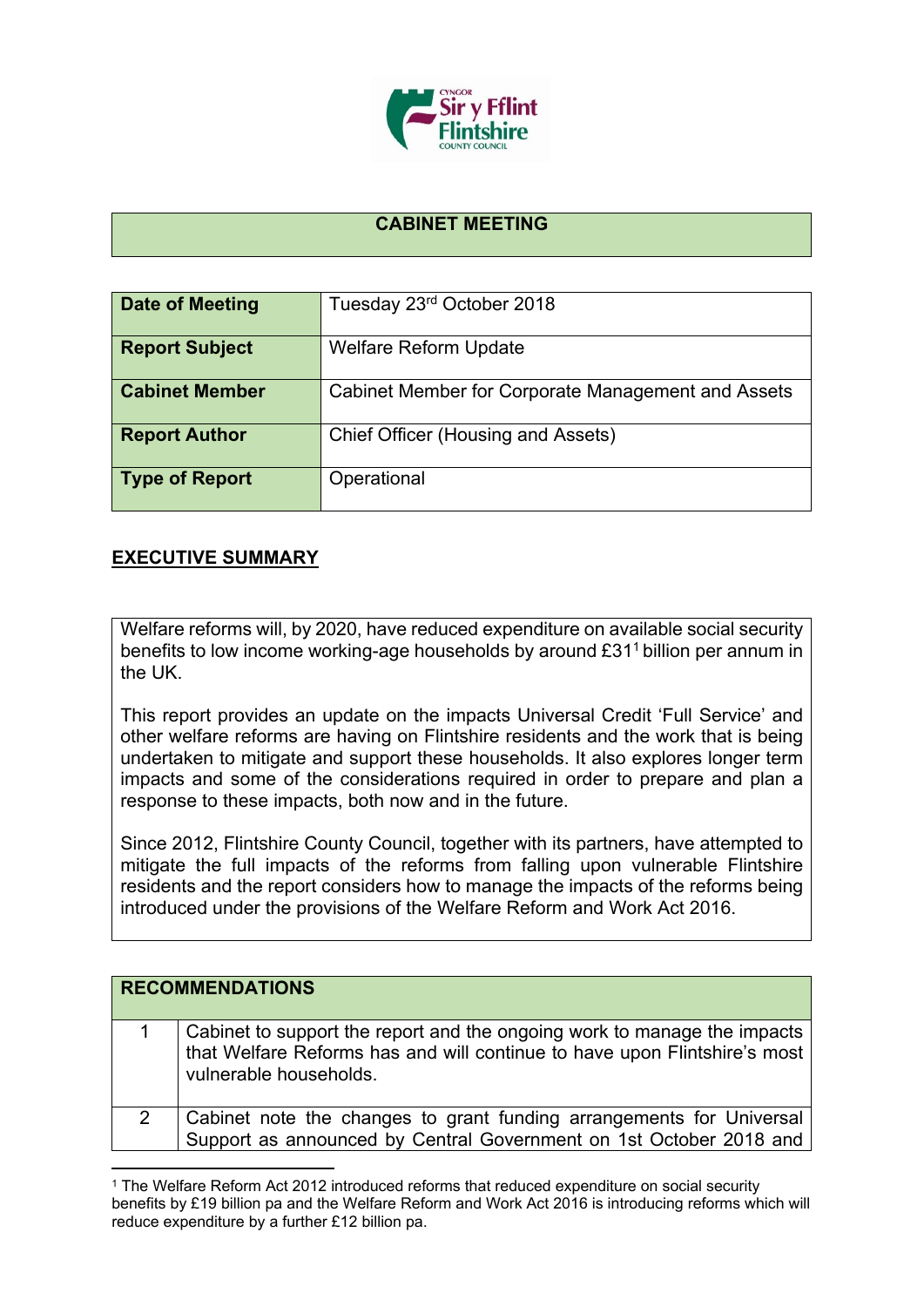consider future risks to the Council that may come as a result of these changes.

## **REPORT DETAILS**

| 1.00 | <b>EXISITING WELFARE REFORMS</b>                                                                                                                                                                                                                                                                                   |
|------|--------------------------------------------------------------------------------------------------------------------------------------------------------------------------------------------------------------------------------------------------------------------------------------------------------------------|
| 1.01 | Flintshire's Welfare Reform Response Team has been in place for the last<br>two years and combines the administration of discretionary housing<br>payment with personal budgeting support and aims to provide financial<br>inclusivity.                                                                            |
|      | An independent report was commissioned, which has provided an up to date<br>Welfare Reform impact assessment analysis for Flintshire County Council.<br>This detailed analysis has modelled impacts for today and as it is projected<br>to be in 2020, both under the current benefit system and Universal Credit. |
| 1.02 | The analysis has identified a number of households that continue to be<br>highly impacted by welfare reform, and has evaluated individual<br>circumstances using two measures of living standards;                                                                                                                 |
|      | • relative poverty and;<br>financial resilience.                                                                                                                                                                                                                                                                   |
|      | This data and information is being used to form a proactive action plan for<br>the Welfare Reform Response Team so they can target support to these<br>households in order to help to alleviate the impacts and help households to<br>prepare now for future changes.                                              |
| 1.03 | Work focus includes targeting support to those who are unemployed with<br>low barriers to work to enable a referral process to access and improve<br>employability options. A total of 45 households have been identified to<br>receive less income in 2017 if receiving Universal Credit.                         |
|      | The report also helped to cross match families with potential Free School<br>Meal entitlement.                                                                                                                                                                                                                     |
|      | <b>The Benefit Cap</b>                                                                                                                                                                                                                                                                                             |
| 1.04 | In the autumn of 2016, the benefit cap ceiling was significantly lowered. The<br>total amount of annual 'out of work' benefit income which a 'working-age'<br>household can receive is set at (figures for households outside of greater<br>London):                                                               |
|      | £20,000 <sup>2</sup> for couples and lone parents (£383.56pw)<br>٠<br>(Previously £26,000 or £500.00 pw)                                                                                                                                                                                                           |

<sup>2</sup> For information - in Greater London area the benefit cap is set at £23,000 for couples/lone parents and £15,410 for single claimants.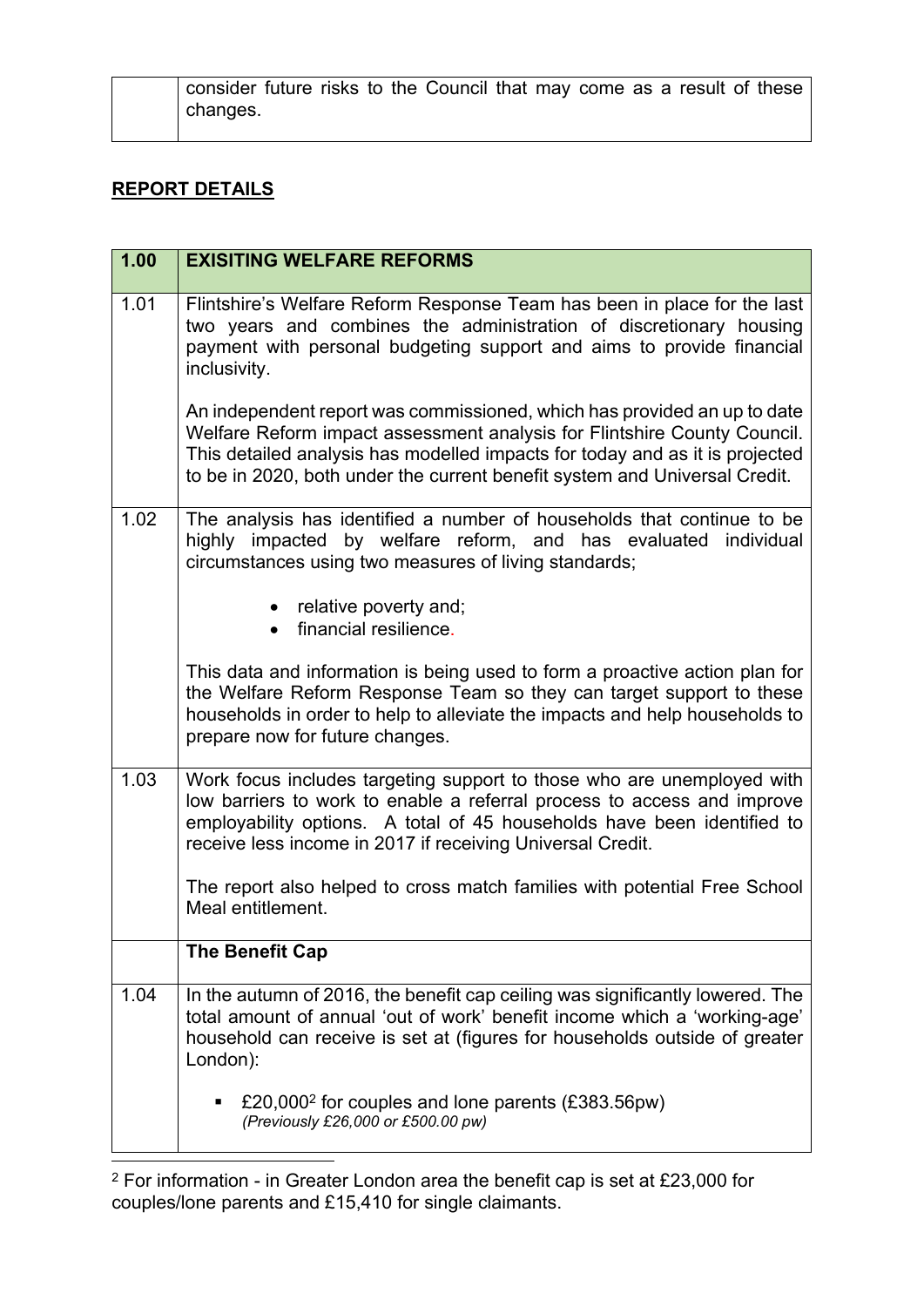|      | £13,400 for single claimants (£256.99pw)<br>$\mathbf{u}$<br>(Previously £18,200 a year or £350.00 pw)                                                                                                                                                                         |
|------|-------------------------------------------------------------------------------------------------------------------------------------------------------------------------------------------------------------------------------------------------------------------------------|
|      | As at June 2017, there were 116 households impacted by the Benefit Cap<br>compared to June 2018 where there were 101 households. This sees a<br>reduction of 13% and in real terms equates to a reduction in Housing Benefit<br>of £1.06 per week and up to £137.96 per week. |
| 1.05 | The reduction in 2018/2019 is anticipated to equate to a collective weekly<br>loss of income to Flintshire households of £4,966.90 - annually this equates<br>to £258,278.80.                                                                                                 |
| 1.06 | The Benefit cap also applies to households receiving Universal Credit.<br>Currently there are no households within Flintshire who are subject to the<br>Benefit Cap and also in receipt of Universal Credit.                                                                  |
| 1.07 | Households affected by the Benefit Cap have been offered help through<br>Discretionary Housing Payments and an offer of Personal Budgeting Advice<br>to assist them to review personal income and expenditure.                                                                |
| 1.08 | Assistance and applications are made for customers around emergency<br>type applications via the Discretionary Assistance Fund and referrals to fuel<br>and utilities companies to access social tariff's and support services.                                               |
| 1.09 | Information is provided to help signpost additional support such as childcare<br>offers to reduce employment barriers.                                                                                                                                                        |
| 1.10 | Discretionary Housing Payments of around £52,220.40 have been awarded<br>to 85 households in Flintshire, to help them manage a reduction in their<br>household income due to the Benefit Cap.                                                                                 |
|      | The Spare Room Subsidy (commonly referred to as the Bedroom Tax)                                                                                                                                                                                                              |
| 1.11 | As at June 2018, there were 811 households impacted by the Spare Room<br>Subsidy detailed as below:-                                                                                                                                                                          |
|      | 177 Housing Association tenants                                                                                                                                                                                                                                               |
|      | 630 Local Authority tenants<br>٠<br>4 private boarders                                                                                                                                                                                                                        |
|      |                                                                                                                                                                                                                                                                               |
|      | The total value of the under occupancy is £13,056.04.                                                                                                                                                                                                                         |
| 1.12 | 164 households are under occupying by two or more bedrooms and 647 by<br>one bedroom.                                                                                                                                                                                         |
| 1.13 | The total reduction in Housing Benefit (HB) payments is £13,056.04 per<br>week - £678,914.08 per year.                                                                                                                                                                        |
| 1.14 | Of the 630 households living in Local Authority owned properties, 132<br>households are under occupying by two or more bedrooms and 498 by one<br>bedroom.                                                                                                                    |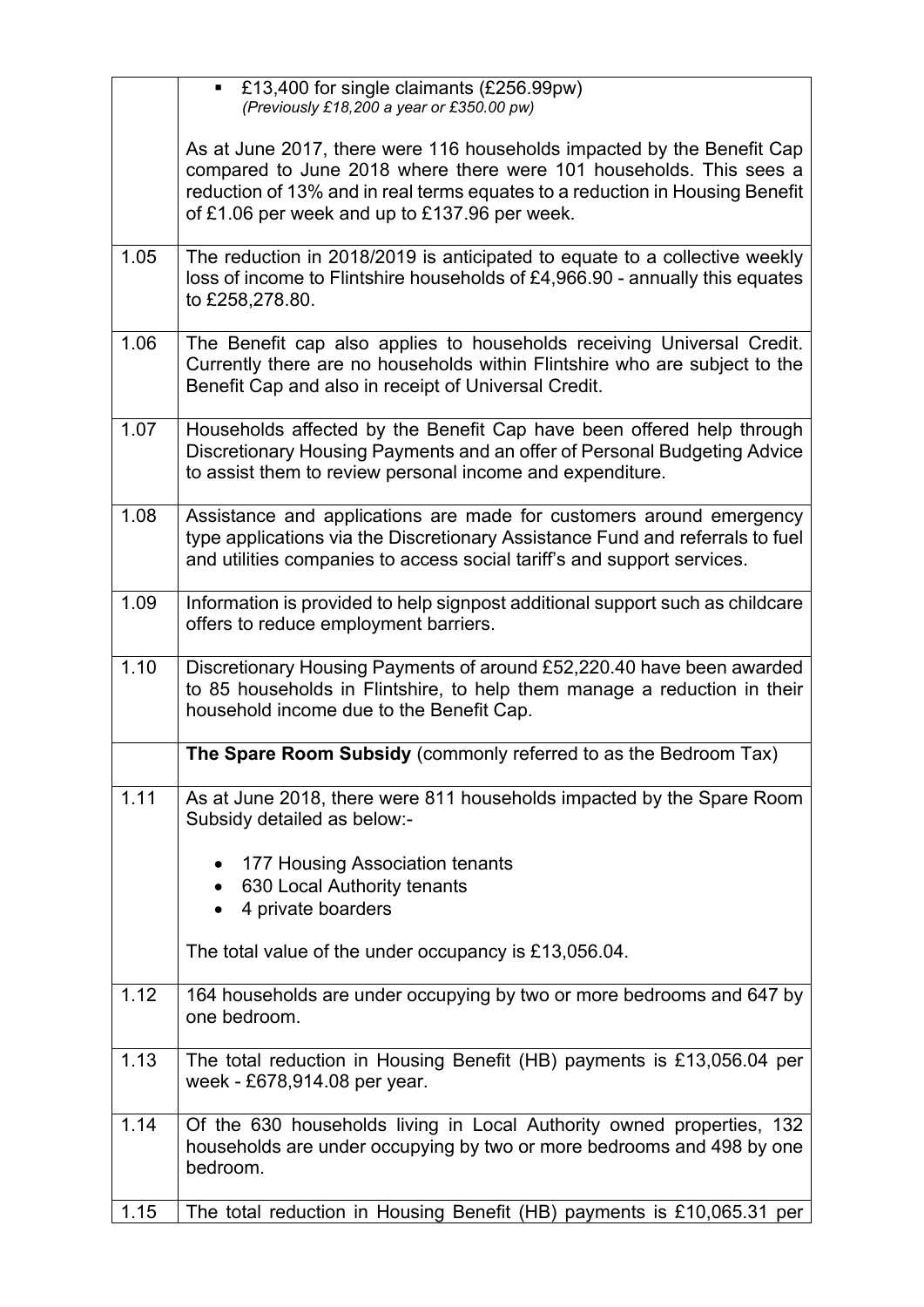|      | week - £523,396.12 per year.                                                                                                                                                                                                                                                                                                                                                                          |
|------|-------------------------------------------------------------------------------------------------------------------------------------------------------------------------------------------------------------------------------------------------------------------------------------------------------------------------------------------------------------------------------------------------------|
| 1.16 | From the date the Spare Room Subsidy was introduced the Council has<br>supported its tenants affected by the reduction in their Housing Benefit (HB)<br>award and, attempted to mitigate the full impact of the reduction in Central<br>Government HB payments from falling upon the Council's Housing Revenue<br>Account.                                                                            |
| 1.17 | Proactive work is undertaken by the Welfare Reform Response Team for<br>cases where Discretionary Housing Payments are due to end this is to<br>review whether ongoing continued support is required.                                                                                                                                                                                                 |
| 1.18 | During 2017-18 Discretionary Housing Payments totalling £58,273.28 were<br>awarded to tenants of registered social landlords (which includes Flintshire<br>County Council tenants) impacted.                                                                                                                                                                                                          |
| 1.19 | Analysis for 2017-18 confirms the reasons for an ongoing award of<br>Discretionary Housing Payment includes; long term illness where there is a<br>need for an extra room for medical equipment such as a Dialysis machine,<br>customers with severe anxiety who are on low income and customers who<br>are willing to downsize but there are limited smaller properties available to<br>relocate to. |
|      | <b>Universal Credit - Update</b>                                                                                                                                                                                                                                                                                                                                                                      |
| 1.20 | Universal Credit (UC) is the Government's 'flagship' welfare reform. It has<br>been introduced to address a number of problems inherent within the<br>current social security system, which result in many workless households<br>developing a culture of benefit dependency. UC 'Full Service' was<br>implemented in Flintshire Job Centres in April 2017.                                           |
| 1.21 | UC Full Service replaces six legacy benefits for working-age claimants:<br>Housing Benefit,<br>Income Support,<br>Job Seekers Allowance,<br>$\bullet$<br><b>Employment Support,</b><br><b>Child Tax Credit</b><br><b>Working Tax Credit</b>                                                                                                                                                           |
| 1.22 | Comparing Flintshire's Universal Credit caseload from June 2017 of 828 to<br>June 2018 of 3623 shows a significant increase of 337%.                                                                                                                                                                                                                                                                  |
| 1.23 | Impacts of Universal Credit indicates that from April 2017 for both Private<br>and Council caseloads Flintshire has seen a reduction in Housing Benefit<br>applications of 1329 and from April 2018, a reduction of 428 Housing Benefit<br>applications.                                                                                                                                              |
| 1.24 | Delivery of Personal Budgeting Support has provided the Council with a<br>challenge in delivering in line with the funding arrangements to provide basic<br>financial advice. Experience has shown that at least 80% of appointment<br>time is spent dealing with UC related issues.                                                                                                                  |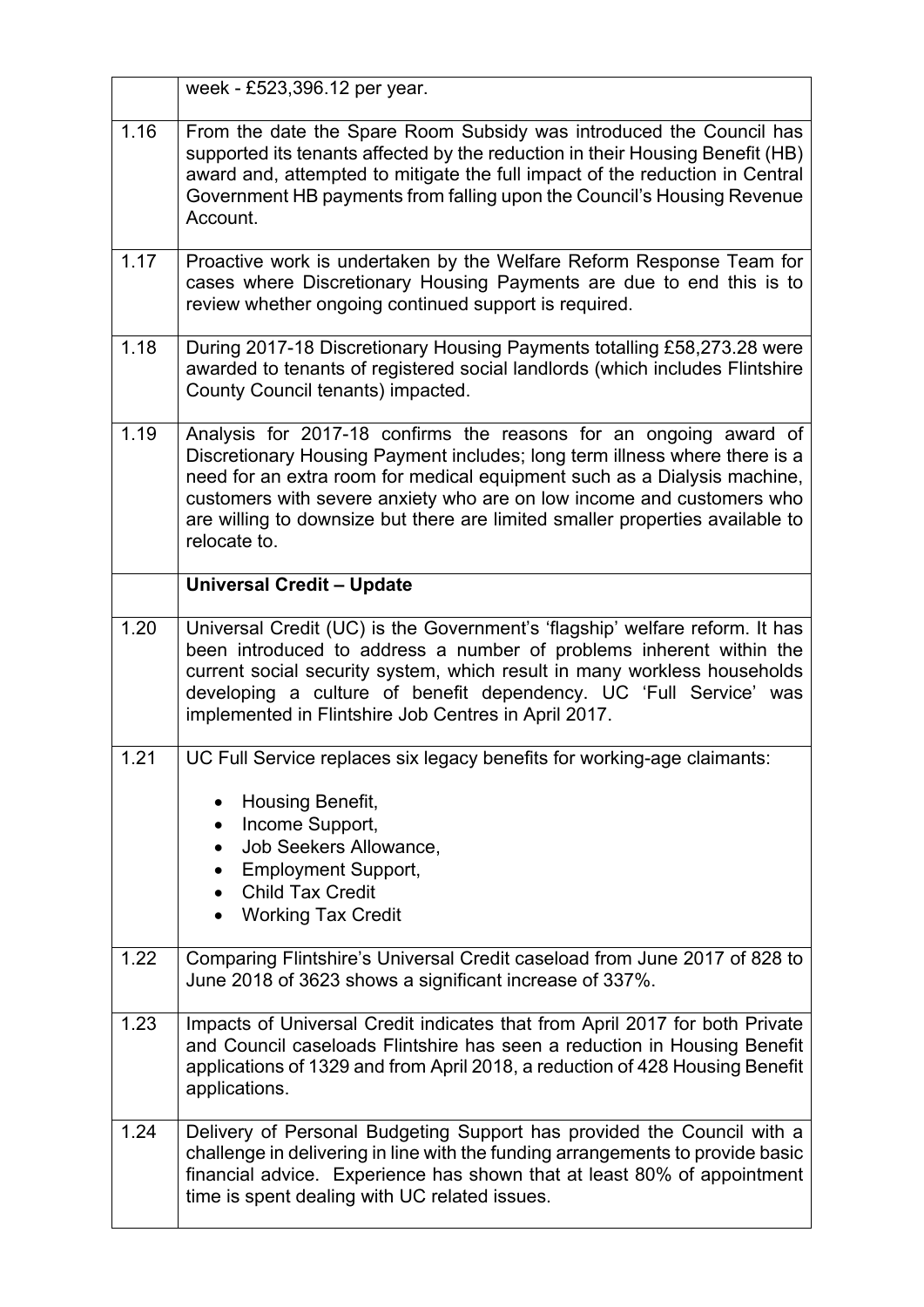|      | <b>Support for Customers: "Universal Support"</b>                                                                                                                                                                                       |
|------|-----------------------------------------------------------------------------------------------------------------------------------------------------------------------------------------------------------------------------------------|
| 1.25 | Since April 2017 Personal Budgeting Support has been delivered by the<br>Welfare Reform Response Team within the job centres.                                                                                                           |
| 1.26 | The government provide an annual grant funding to the Local Authority to<br>deliver support in respect of Personal Budgeting and Assisted Digital<br>Support.                                                                           |
| 1.27 | Funding from Supporting People is also provided so that Targeted Financial<br>Support for people impacted by Welfare Reform can be given.                                                                                               |
|      | The funding has helped to provide support to:-                                                                                                                                                                                          |
|      | 6 people facing homelessness                                                                                                                                                                                                            |
|      | 152 people with rent arrears<br>20 people facing eviction                                                                                                                                                                               |
|      | 16 people experiencing Domestic Violence                                                                                                                                                                                                |
|      | 101 people suffering mental health related issues.                                                                                                                                                                                      |
| 1.28 | Universal Credit full service is a fully digital service and in response to the<br>implementation of Universal Credit, digital support is provided through<br><b>Flintshire Connects.</b>                                               |
| 1.29 | In 2017/2018 Assisted Digital support was provided to approx. 2,757<br>Universal Credit customers, e.g. in making a new claim for UC and<br>managing their online claim for UC.                                                         |
| 1.30 | The Council's data confirms the need for ongoing support to its customers<br>in relation to managing their UC claim once their initial claim has been made.                                                                             |
| 1.31 | The Welfare Reform Response Team have provided Personal Budgeting<br>Support (PBS) to over 300 Universal Credit customers during 2017-18.                                                                                               |
|      | Due to an increase in demand for the service, a further 3 sessions were<br>introduced in February 2018, with 6 PBS sessions offered five days a week,<br>working within Jobcentres and Connects offices across Flintshire.              |
| 1.32 | Analysis confirms that of those customers seen during the year, 48 were<br>repeat appointments which equates to 11% of the total appointments made.                                                                                     |
|      | <b>Personal Budgeting Support</b>                                                                                                                                                                                                       |
| 1.33 | Flintshire's Team deliver Personal Budgeting Support to help Universal<br>Credit claimants manage their own budgets in order to prepare them for<br>moving back into work, and to help support the financial changes that UC<br>brings. |
| 1.34 | In 2017/18 Flintshire assisted approx. 355 Universal Credit Customers with<br>budgeting advice and referrals for further specialist advice.                                                                                             |
| 1.35 | Comparing June 2017 to June 2018, an increase of 44% in referrals were<br>made for people identified with mental health problems.                                                                                                       |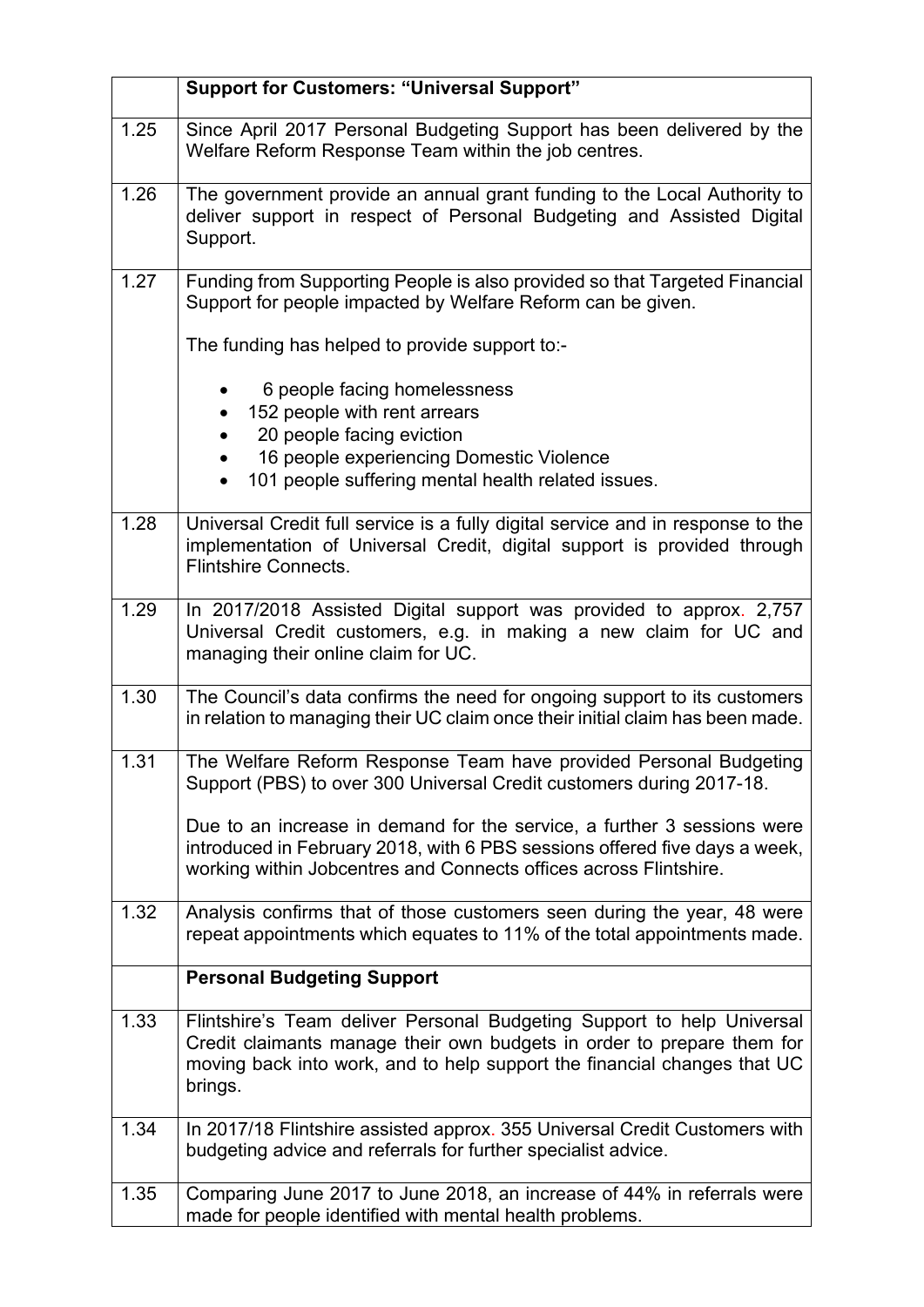|      | The highest number of referrals were made in relation to rent arrears across<br>all tenure types.                                                                                                                                                                                                                        |
|------|--------------------------------------------------------------------------------------------------------------------------------------------------------------------------------------------------------------------------------------------------------------------------------------------------------------------------|
| 1.36 | Experience has shown that people face a variety of impacts which have<br>resulted in Flintshire Council escalating to the Universal Credit Service<br>Centre. These impacts include:-                                                                                                                                    |
|      | Incorrect housing element<br>Delays in payments<br><b>Backdating</b>                                                                                                                                                                                                                                                     |
| 1.37 | Flintshire's response to the implementation of UC has been seen as a model<br>of good practice by other Welsh Local Authorities and the Welsh<br>Government and the Benefit Department have been providing support to<br>other Welsh Local Authorities ahead of the roll out in their respective areas.                  |
| 1.38 | Flintshire are actively engaged with Registered Social and private landlords,<br>Financial Inclusion Forum and Flintshire's Tackling Poverty Group to help<br>provide support and advice for households affected by Welfare Reform.                                                                                      |
|      | <b>Universal Credit - Key Issue Areas</b>                                                                                                                                                                                                                                                                                |
| 1.39 | Flintshire has played a key role in raising concerns relating to the Universal<br>Credit scheme. Specifically in areas relating to:-                                                                                                                                                                                     |
|      | "Untidy tenancies "                                                                                                                                                                                                                                                                                                      |
| 1.40 | Flintshire has raised concerns around those tenancies where a partner has<br>vacated the property (separation, relationship breakdown etc). In such<br>cases where there are rent arrears, the partner's name remains on the<br>tenancy. Universal Credit will only pay half of the housing costs.                       |
| 1.41 | A solution has been put forward to DWP to consider an approach which<br>mirrors the Council Tax Regulations around joint and several liability.<br>Interim local arrangements are now in place. Flintshire is anticipating that<br>this will have some positive impact on rent arrears whilst confirmation is<br>agreed. |
| 1.42 | This matter is being considered at a national level and Flintshire currently<br>await the outcome.                                                                                                                                                                                                                       |
|      | <b>Deputyship Arrangements</b>                                                                                                                                                                                                                                                                                           |
| 1.43 | There are a number of concerns from deputyship and support service areas<br>within Flintshire Council. It has become clear that Universal Credit does not<br>support those who are unable to deal with their own affairs and have a<br>corporate appointee in place.                                                     |
| 1.44 | To make a claim online the customer requires an individual email address<br>which often they do not have. Corporate appointees/deputyship support<br>who provide support for a number of people have been required to provide<br>individual email addresses for each client making it difficult to provide<br>support.   |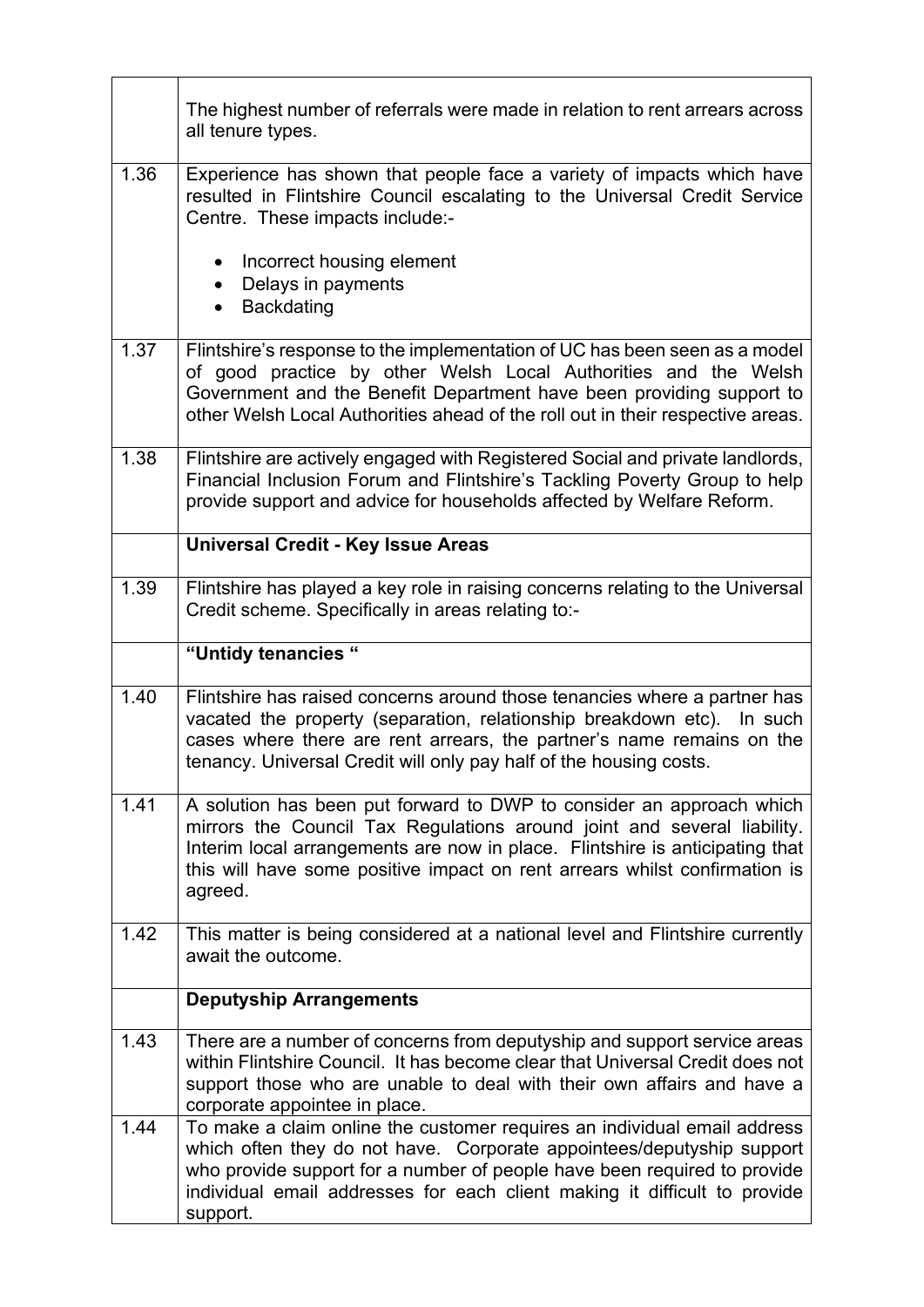| 1.45 | Recent progress has been made, whereby currently there is a local working<br>arrangement with<br>Mold<br>Job Centre which has<br>helped<br>assist<br>appointee/deputyship officers without the need for further consent.                                                                                                                                                                                 |
|------|----------------------------------------------------------------------------------------------------------------------------------------------------------------------------------------------------------------------------------------------------------------------------------------------------------------------------------------------------------------------------------------------------------|
| 1.46 | The DWP have agreed and extended this approach to further Job Centres<br>within the locality. There has been a successful local working agreement in<br>response to this within Flintshire Job Centres whilst a national approach is<br>agreed.                                                                                                                                                          |
|      | <b>Backdating</b>                                                                                                                                                                                                                                                                                                                                                                                        |
| 1.47 | Backdating of Universal Credit is only considered for a one month period<br>which causes financial difficulties for new applicants of Universal Credit.                                                                                                                                                                                                                                                  |
| 1.48 | Flintshire has raised concerns with Dept. for Work & Pensions to consider<br>an alternative approach to reduce the impact of this. The local authority<br>are putting measures in place to help identify a customer's "date of claim"<br>when an application for Housing Benefit is made rather than Universal<br>Credit.                                                                                |
| 1.49 | Analysis work though manual intervention to is to be undertaken to review<br>the effectiveness of this intervention.                                                                                                                                                                                                                                                                                     |
|      | <b>Losses for Bed &amp; Breakfast Homeless Placements</b>                                                                                                                                                                                                                                                                                                                                                |
| 1.50 | Following the Autumn Budget Statement in November 2017, changes to<br>Universal Credit for Temporary and emergency accommodation were<br>introduced. From 11th April 2018, any person on Universal Credit and<br>entering Temporary Accommodation (not just emergency temporary<br>accommodation) will not make a claim for the UC Housing Element and will<br>instead make a claim for Housing Benefit. |
| 1.51 | For the period 1 <sup>st</sup> April 2017 to 22 <sup>nd</sup> January 2018 Housing Benefit losses<br>for cases placed in Bed and Breakfast accommodation if claimed via the<br>Housing Benefit route at the time rather than UC is £59,246.21. However,<br>with the re-introduction of temporary accommodation into Housing Benefit<br>from April 2018 will remove this pressure for 2018/19.            |
|      | <b>Universal Credit End of Year Report</b>                                                                                                                                                                                                                                                                                                                                                               |
| 1.52 | A summary of the first year of Universal Credit and it's impacts in Flintshire<br>can be found at appendix 1                                                                                                                                                                                                                                                                                             |
|      | DWP Announcement 1st October 2018                                                                                                                                                                                                                                                                                                                                                                        |
| 1.53 | On 1 <sup>st</sup> October, DWP published an announcement on their website of their<br>decision that from 1 <sup>st</sup> April 2019 they will no longer fund Local Authorities to<br>provide Universal Support (Personal Budgeting and Assisted Digital<br>support) but will instead fund Citizens Advice to deliver this service.                                                                      |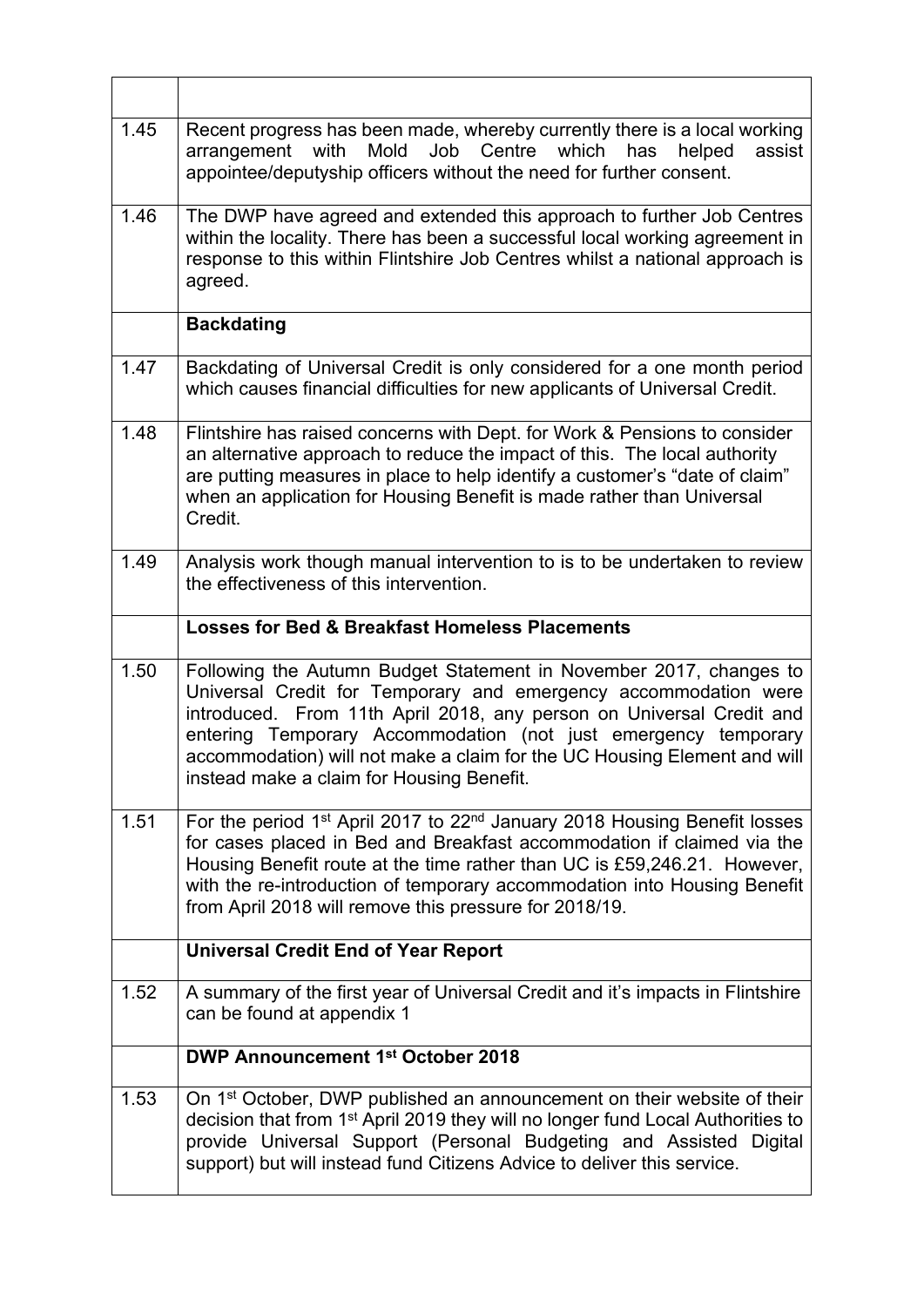| 1.54 | As this announcement came without any prior consultation the details and<br>implications for Flintshire are currently being worked through and further<br>details will be brought to Cabinet at the earliest opportunity. |
|------|---------------------------------------------------------------------------------------------------------------------------------------------------------------------------------------------------------------------------|
| 1.55 | A copy of the letter received from the DWP is attached at appendix 2                                                                                                                                                      |

| 2.00 | <b>RESOURCE IMPLICATIONS</b>                                                                                                                                                                                                                                                                                                                                                                                                                                        |
|------|---------------------------------------------------------------------------------------------------------------------------------------------------------------------------------------------------------------------------------------------------------------------------------------------------------------------------------------------------------------------------------------------------------------------------------------------------------------------|
| 2.01 | Although there have been some changes to Welfare Reform legislation.<br>Ongoing welfare reforms will generate additional financial problems for low-<br>income Flintshire households, many of whom will have been impacted by<br>the previous reforms of their benefit entitlements.                                                                                                                                                                                |
| 2.02 | These households will require appropriate advice and support to help them<br>to manage the difficulties the reduction in their household budget will<br>generate.                                                                                                                                                                                                                                                                                                   |
| 2.03 | Delivery of Personal Budgeting Support has provided the Council with<br>challenges in delivering in line with the funding arrangements to provide<br>basic financial advice. Experience has shown that at least 80% of<br>appointment time is spent dealing with and trying to resolve UC related<br>issues, time spent contacting DWP Service Centres often resulting in the<br>need for further appointments rather than delivering personal budgeting<br>advice. |
| 2.04 | In addition, the latest welfare reforms will impact on new Flintshire<br>households, for example, working households, who may also seek advice<br>and support on how to manage their loss of income.                                                                                                                                                                                                                                                                |
| 2.05 | To manage the increased demand from Flintshire households experiencing<br>social welfare problems, the Council has supported the development of the<br>Flintshire Local Advice and Housing Support Gateways.                                                                                                                                                                                                                                                        |
| 2.06 | Both Gateways aim to reduce pressures on internal and external providers<br>by effectively triaging referrals to ensure a person is referred to the most<br>appropriate service provider.                                                                                                                                                                                                                                                                           |
| 2.07 | There are clear risks to the Council around increasing rent and council tax<br>arrears.                                                                                                                                                                                                                                                                                                                                                                             |
|      | <b>Financial Implications</b>                                                                                                                                                                                                                                                                                                                                                                                                                                       |
| 2.08 | The DWP have provided a grant to the Council to provide UC customers<br>with Personal Budgeting Support and Assisted Digital Support. This funding<br>is based on volumes determined by DWP.                                                                                                                                                                                                                                                                        |
| 2.09 | For 2018/2019 an advance payment of 50% of the grant funding is made<br>available to the Council and adjustments to this funding will be made for<br>actual volumes for more than 20% above forecasted volumes. Additional<br>quarterly payments based on actual volumes delivered will be paid for Q1,<br>Q2 and Q3 where take up is more than 50% of each quarter's relevant                                                                                      |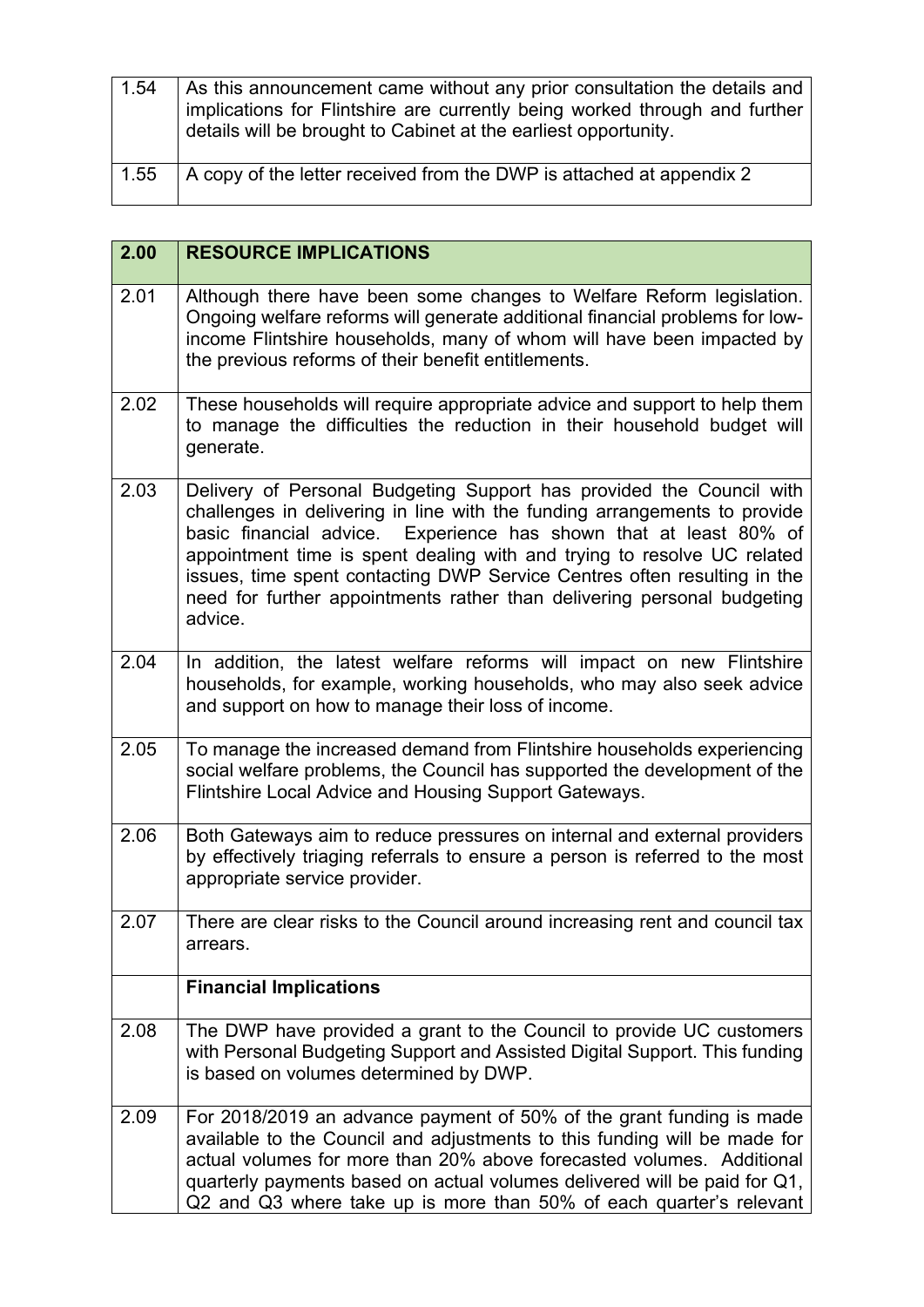|      | target.                                                                                                                                                                                                                                                                                                |
|------|--------------------------------------------------------------------------------------------------------------------------------------------------------------------------------------------------------------------------------------------------------------------------------------------------------|
| 2.10 | Following the DWP announcement on 1 <sup>st</sup> October, consideration will need<br>to be made around the loss of funding for Universal Support from April 2019.<br>Further details will be made available to Cabinet at the earliest opportunity<br>once the implications have been worked through. |

| 3.00 | <b>CONSULTATIONS REQUIRED / CARRIED OUT</b> |
|------|---------------------------------------------|
| 3.01 | Not applicable with this report.            |

| 4.00 | <b>RISK MANAGEMENT</b>                                                                                                                                                                                                                                                                                                                                                                                                                                                                                |
|------|-------------------------------------------------------------------------------------------------------------------------------------------------------------------------------------------------------------------------------------------------------------------------------------------------------------------------------------------------------------------------------------------------------------------------------------------------------------------------------------------------------|
| 4.01 | For some Flintshire households the financial impacts of UC is yet to be fully<br>felt in terms of the time taken to receive the first payment of UC. However,<br>the activities that have taken place and are underway to mitigate the<br>negative impacts as far practicably possible have been noted in the main<br>report.                                                                                                                                                                         |
| 4.02 | The increase in the Welfare Reform Response Team will assist residents in<br>dealing with the financial pressures felt as a result of the implementation of<br>UC. The team work to directly target advice and support for households<br>throughout Flintshire whom, due to the impact of the ongoing welfare<br>reforms, are at most risk of losing household income, those facing<br>increasing difficulties in maintaining their rent payments, and those at an<br>increased risk of homelessness. |
| 4.03 | The team will, with the extra resources be able to identify, plan support and<br>undertake pro-active activities to assist residents in order to mitigate welfare<br>reforms in 2018/19                                                                                                                                                                                                                                                                                                               |
| 4.04 | The DWP announcement regarding the removal of funding for the Local<br>Authority to provide Universal Support from 1 <sup>st</sup> April 2019 will put the work<br>of the team at risk in terms of providing "wrap around" support from a single<br>point of contact from this date.                                                                                                                                                                                                                  |

| 5.00 | <b>APPENDICES</b>                                                                     |
|------|---------------------------------------------------------------------------------------|
|      | Appendix 1 - UC End of Year Report 2017-18                                            |
|      | Appendix 2 – Letter to Local Authority regarding 1 <sup>st</sup> October announcement |